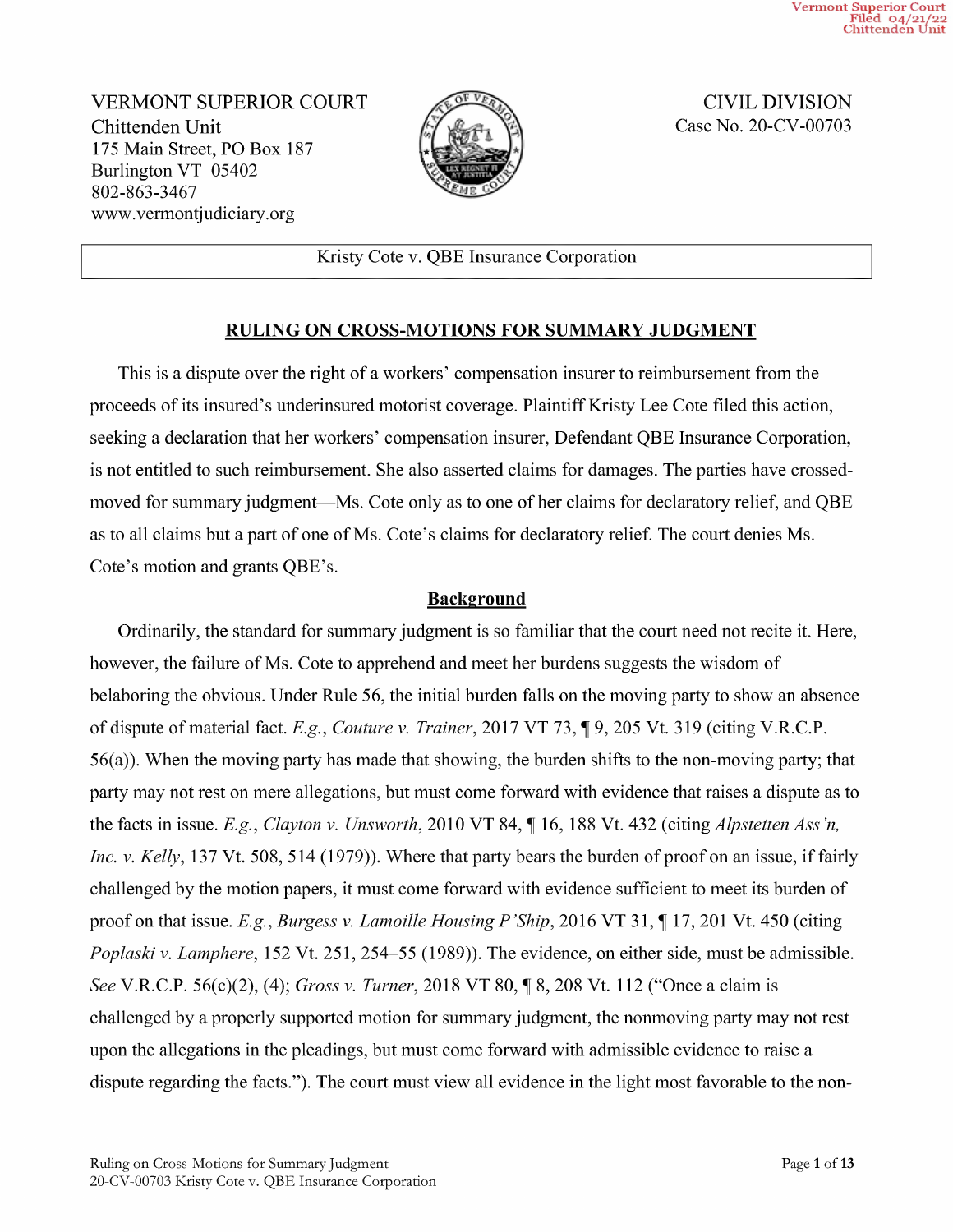moving party and give that party the benefit of all reasonable doubts and inferences. *Carr v. Peerless Ins. Co.*, 168 Vt. 465, 476 (1998).

Rule 56(c) specifies the mechanism by which the parties meet their respective burdens. "A moving party asserting that a fact cannot genuinely be disputed must support the assertion by filing a separate and concise statement of undisputed material facts consisting of numbered paragraphs with specific citations to particular parts of materials in the record  $\dots$ ." V.R.C.P. 56(c)(1). Conversely, "[a] nonmoving party responding to a statement of undisputed material facts and asserting that a fact is genuinely disputed, that the materials cited do not establish the absence of a genuine dispute, or that the moving party cannot produce admissible evidence to support the fact, must file a paragraph-byparagraph response, with specific citations to particular parts of materials in the record that the responding party asserts demonstrate a dispute . . . ." V.R.C.P. 56(c)(2). In either event, a party may rely on affidavits, but any "affidavit used to support or oppose a motion must be made on personal knowledge, set out facts that would be admissible in evidence, and show that the affiant is competent to testify on the matters stated." V.R.C.P.  $56(c)(6)$ . If the moving party fails properly to set forth or support a fact, it has not met its initial burden, and its motion will be denied. *Couture*, 2017 VT 73, ¶ 9; *see also* V.R.C.P. 56(c)(1). If a non-moving party fails properly to controvert a fact, that fact may be deemed uncontroverted. V.R.C.P. 56(e).

In this case, QBE's motion papers adhere to the requirements of the rule. Ms.Cote's, however, do not. Her statement of undisputed facts is replete with statements that are far from factual; it is supported only by an affidavit from her attorney who is plainly not a competent witness as to many of the "facts" to which he attests. Accordingly, it falls well short of establishing as undisputed many of the facts on which her motion relies. Her response to QBE's statement in support of its cross-motion is even more problematic. Faced with a 6-page statement that is concise, strictly factual, and properly supported by references to admissible evidence contained in the record, Ms. Cote filed a 30-page response that is replete with assertions that fit no part of that description. Not only is Ms. Cote's response prolix and difficult to follow, the substantial portion of its "disputes" are semantic quibbles rather than genuine disputes. In short, Ms. Cote's statements fall well short of establishing her facts as undisputed or properly disputing QBE's.

Viewed through this lens, the following facts emerge as undisputed. On November 1, 2018, Ms. Cote and her spouse were injured in a car accident while in the course of their employment. The atfault driver was uninsured. Thereafter, QBE, as their employer's workers' compensation insurer, began to provide both with workers' compensation benefits.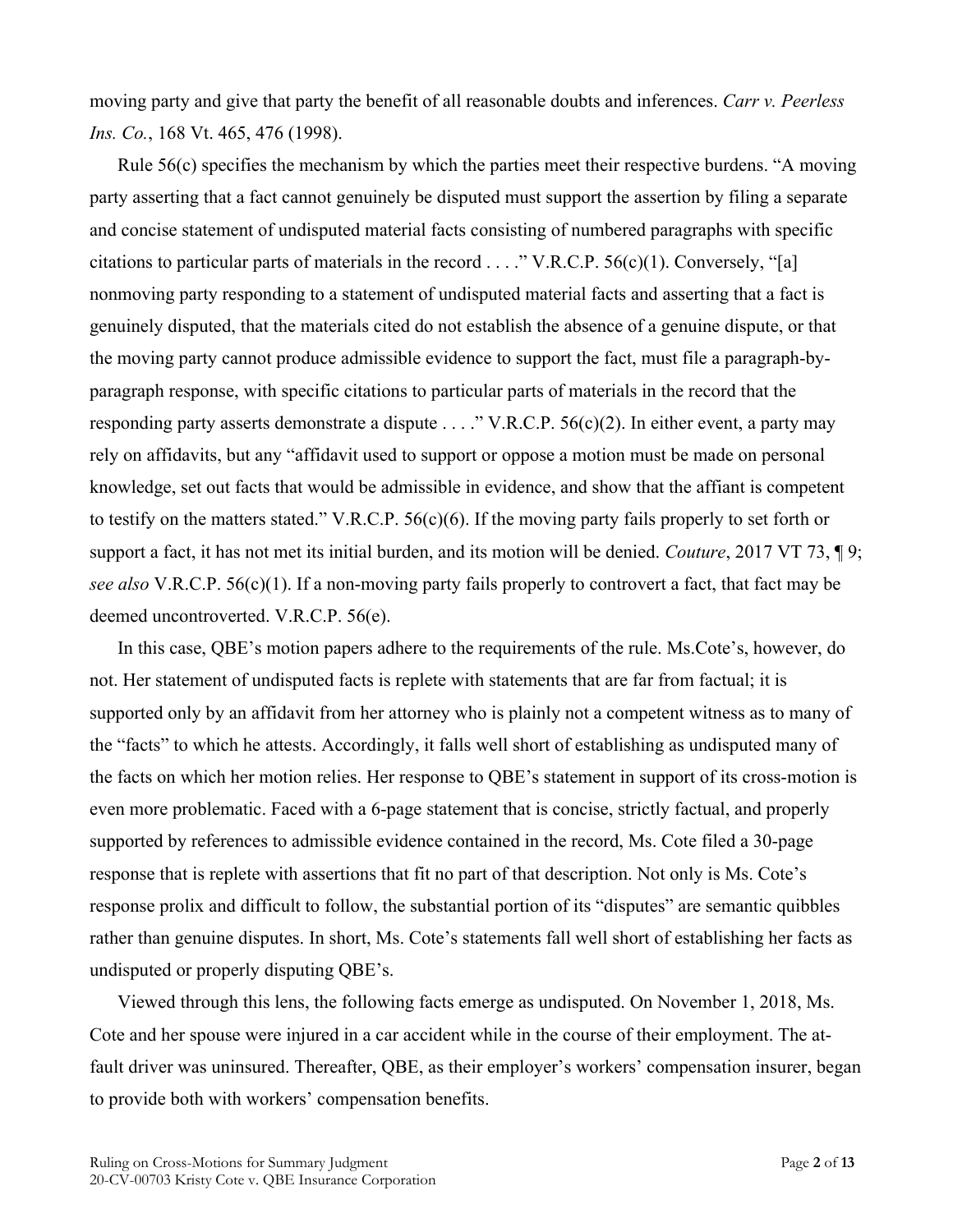On March 26, 2020, with no notice to QBE, Ms. Cote settled with her first party uninsured motorist (UM) carrier, Patriot Insurance, for \$950,000. Her spouse was to receive an additional \$50,000 as part of the settlement. In April 2020, Ms. Cote's counsel notified QBE, through its outside subrogation specialist Lauren Masotta, of the UM settlement with Patriot. Around that time, Masotta and Ms. Cote's counsel began to discuss QBE's lien rights against the Patriot UM settlement.

On May 6, 2020, Ms. Cote's counsel informed Ms. Masotta that he had located additional UM coverage under a separate policy issued by USAA Insurance that provided \$100,000 each to Ms. Cote and her spouse. QBE agreed to waive its liens as to the spouse in exchange for a waiver of the spouse's ongoing workers compensation claim. Ms. Masotta explained, however, that the parties still needed to agree on QBE's lien regarding Ms. Cote's \$950,000 Patriot settlement and the \$100,000 USAA settlement.

Over the subsequent weeks and months, QBE and Ms. Cote's counsel continued to discuss QBE's lien rights. QBE provided Ms. Cote with logs of its benefits payment history, including wage and medical benefits. Throughout this time, Ms. Cote maintained that QBE had no lien rights. The parties mediated unsuccessfully on October 27, 2020 and, on November 3rd, Ms. Cote filed this action.

### **Discussion**

On these facts, Ms. Cote asserts six claims. In the first three counts of her amended complaint, she asserts that QBE has no right to reimbursement from her UM recoveries: in Count I, because QBE waived or is estopped from asserting any such right; in Count II, because her UM insurance policies preclude such right; and in Count III, because 21 V.S.A. § 624(e) forecloses QBE's subrogation claim in whole or in part. In the next three counts, she asserts claims for damages: in Count IV, because of an alleged breach of the workers' compensation insurance contract; in Count V, because of an alleged breach of the covenant of good faith and fair dealing; and in Count VI, because of fraud. Except to the extent that 21 V.S.A. § 624(e) requires an allocation of Ms. Cote's damages, none of these claims survives summary judgment. $1$ 

## I. Right to Reimbursement

In Counts II and III, Ms. Cote alleges that QBE has no cognizable reimbursement interests in her UM settlements for several reasons. Am. Compl. ¶¶ 35–47 (Feb. 18, 2021). Count III, in the alternative, contends that to the extent QBE does have a valid "subrogation interest and/or lien," it "is of a value lower than Defendant QBE's claimed subrogation interest in and/or lien against [Plaintiff's] 1st party Uninsured Motorist Proceeds." Am. Compl. ¶ 47. QBE does not seek summary judgment on

<sup>&</sup>lt;sup>1</sup> The amended complaint also sets forth a "Count VII." That count, however, does not assert any claim for relief. Rather, by its express terms, it simply asserts "additional allegations in support of [the other] counts.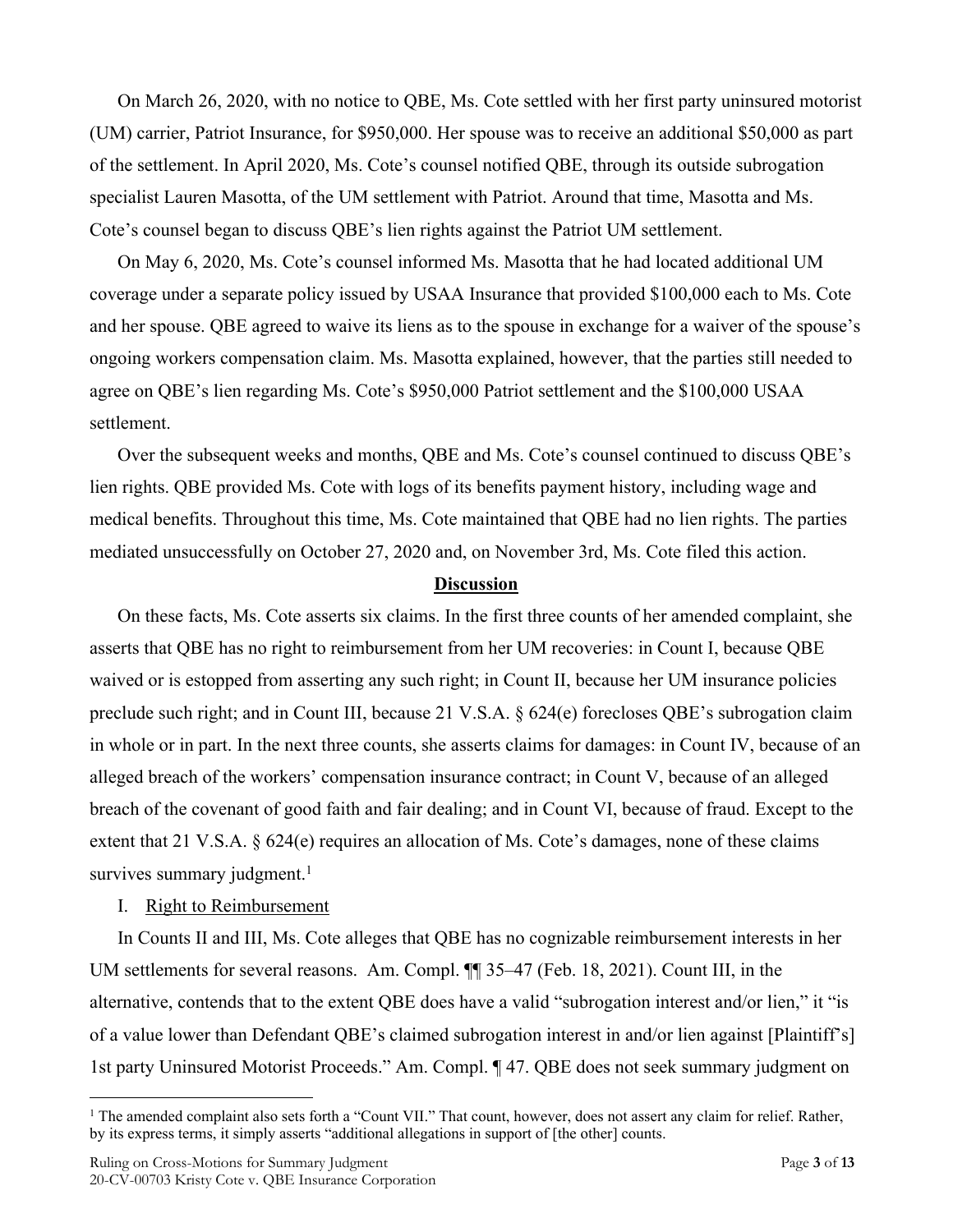this alternative argument, but argues that this action should proceed as one for an allocation of the damages in Ms. Cote's UM settlements. *See* Def.'s Cross-Mot. for Summ. J. at 11.

Vermont's Workers' Compensation Act outlines an insurer's interest in subrogation or reimbursement from an employee's recovery from a third-party, including an employee's private UM insurance carrier. The relevant provisions provide:

> (1) In an action to enforce the liability of a third party, the injured employee may recover any amount that the employee or the employee's personal representative would be entitled to recover in a civil action. Any recovery against the third party for damages resulting from personal injuries or death only, after deducting expenses of recovery, shall first reimburse the employer or its workers' compensation insurance carrier for any amounts paid or payable under this chapter to date of recovery, and the balance shall forthwith be paid to the employee or the employee's dependents or personal representative and shall be treated as an advance payment by the employer on account of any future payment of compensation benefits. Reimbursement required under this subsection, except to prevent double recovery, shall not reduce the employee's recovery of any benefit or payment provided by a plan or policy that was privately purchased by the injured employee, including uninsured-underinsured motorist coverage, or any other first party insurance payments or benefits.

> (2) Should the recovery against the third party for damages resulting from personal injuries or death only, after deducting expenses of recovery, be less than the full value of the claim for personal injuries or death, the reimbursement to the employer or workers' compensation insurance carrier shall be limited to that portion of the recovery allocated for damages covered by the Workers' Compensation Act. If a court has not allocated or the parties cannot agree to the allocation of the recovered damages, either party may request that the Commissioner make an administrative determination. Upon receiving a request, the Commissioner shall order mediation with a mediator selected from a list approved by the Commissioner. If mediation is unsuccessful, the Commissioner may adjudicate the dispute or refer the dispute to an arbitrator approved by the Commissioner. The determination of the Commissioner or of an arbitrator approved by the Commissioner shall be final. The cost of any mediation or arbitration shall be split equally by the parties.

## 21 V.S.A. § 624(e).

In *Progressive Cas. Ins. Co. v. Est. of Keenan*, the Vermont Supreme Court recognized that under the statute, "as a general rule . . . a workers' compensation insurer is entitled to first-dollar reimbursement from an injured employee's recovery of damages from a third party, regardless of whether this recovery represents economic or noneconomic damages and regardless of whether the employee has been made whole." 2007 VT 86, ¶ 7, 182 Vt. 298 (quotations omitted). In 1999, however, the Legislature amended § 624(e) to protect workers' recoveries from their own personal insurers from the operation of the general rule. The amendment stated: "Reimbursement required under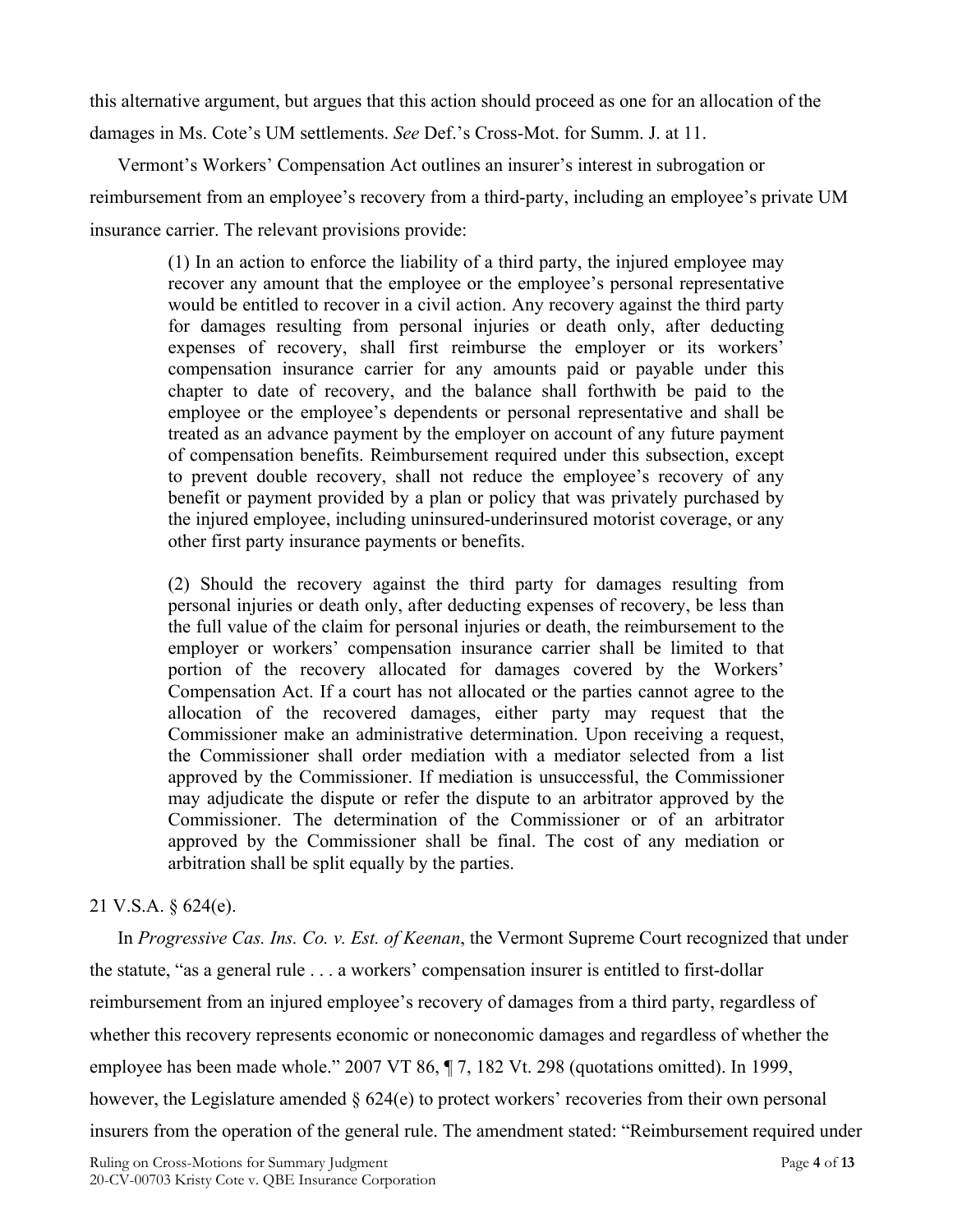this subsection, except to prevent double recovery, shall not reduce the employee's recovery of any benefit or payment provided by a plan or policy that was privately purchased by the injured employee, including uninsured-under insured motorist coverage, or any other first party insurance payments or benefits." 21 V.S.A. § 624(e)(1). This amendment "changed the general rule . . . by protecting an employee's recovery of first-party insurance payments or other benefits from the insurer's right to first-dollar reimbursement." *Keenan*, 2007 VT 86, ¶ 8. That does not mean, though, that "the injured employee [is] therefore entitled to exempt such recoveries from the reimbursement obligation" or that "an employee [is] entitled to be 'made whole' before a double recovery could occur." *Id.* Rather, it means that "to prevent a 'double recovery' within the meaning of 21 V.S.A. § 624(e), first-party insurance awards *must* be apportioned between economic and noneconomic damages, with the insurer having a right to reimbursement out of the economic damages portion." *Id.*  $\P$ 9 (emphasis in original).<sup>2</sup>

In Count II, Ms. Cote contends that QBE has no reimbursement rights for three reasons. First, she asserts that her UM policies exclude coverage that would "directly or indirectly benefit an insurer under any workers' compensation law." Next, she asserts that she and her UM carriers structured the settlements to include only "compensatory damages not accounted for by workers' compensation benefits." Finally, she asserts that her damages that are not covered by workers' compensation exceed the settlement amounts. None of these arguments defeats QBE's statutory right to reimbursement.

The first two assertions fly in the face of settled Vermont jurisprudence. Both the insurance policy exclusions and the attempt between Ms. Cote and her UM insurers to allocate the settlements exclusively to damages not covered by workers' compensation are bald-faced attempts to contract around the workers' compensation carrier's statutory right to reimbursement. Our Court has clearly rejected such efforts. As the *Keenan* Court observed, in *Travelers Ins. Co. v. Henry*,

> [w]e specifically recognized the possibility that an employee and UIM carrier could attempt to structure a settlement agreement that would prevent the insurer from exercising its right to reimbursement. For this reason, we held that, in addition to other safeguards, the insurer has a right to seek judicial review of settlement agreements to ensure that the apportionment of damages was fair and that it fairly reflected the injured party's actual economic and noneconomic losses.

*Keenan*, 2007 VT 86, ¶ 10 (citing *Travelers Ins. Co. v. Henry*, 2005 VT 68, ¶ 25, 178 Vt. 287)) (internal citation omitted). Moreover, in direct contravention to Ms. Cote's efforts here, "[a]llocating

<sup>&</sup>lt;sup>2</sup> "Double recovery occurs when the employee recovers economic damages from two sources, including first-party sources, and thus, the insurer has a right to reimbursement out of the portion of the first-party award that is equal to the proportion of the injured employee's total economic loss to the total damages sustained." *Est. of Keenan*, 2007 VT 86, ¶ 9.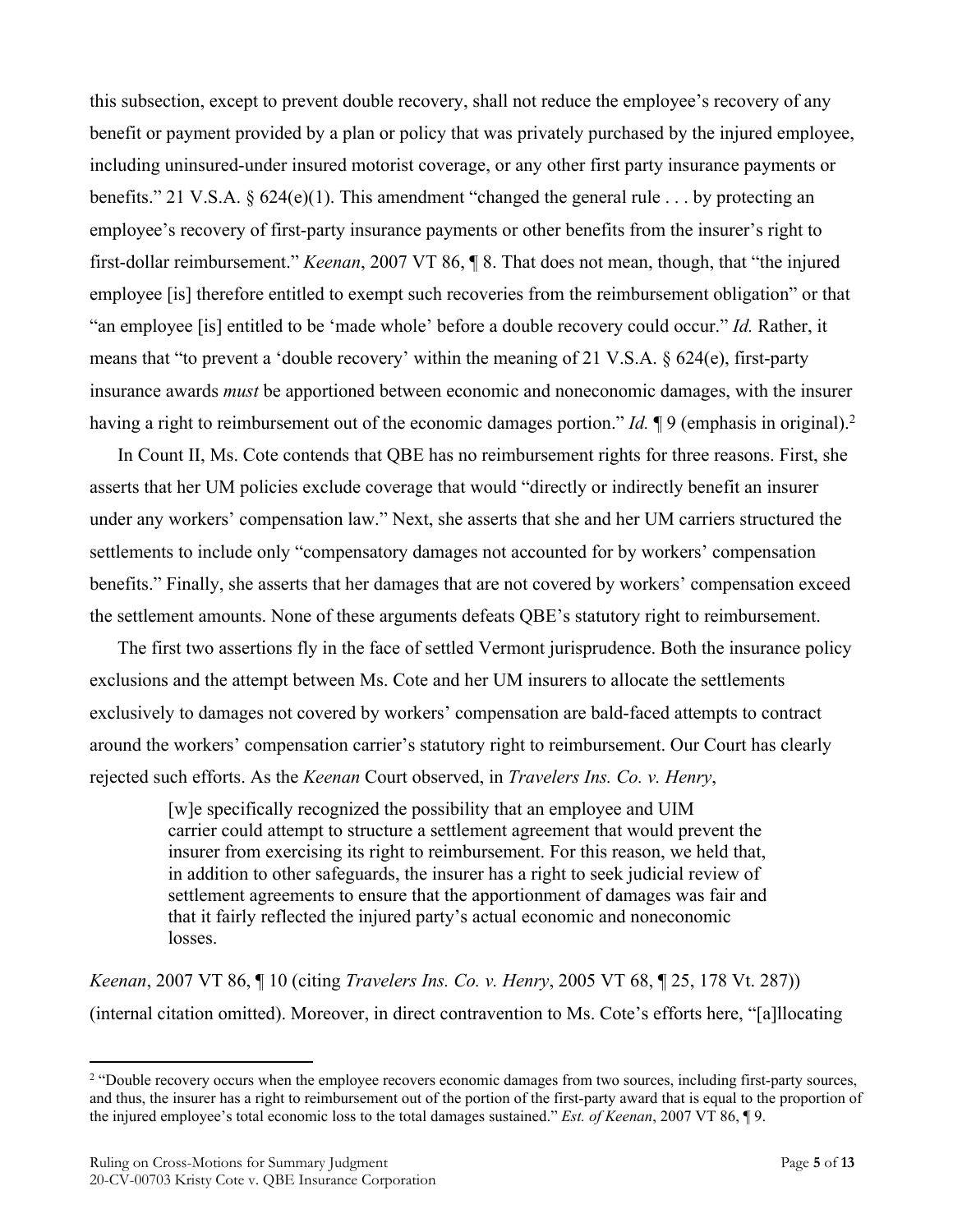an entire UIM award to noneconomic damages is inconsistent with [the] approach" outlined in *Henry*, as "[s]uch an allocation does not fairly reflect the injured party's actual economic and noneconomic losses, and it is not fair or reasonable from the perspective of the workers' compensation insurer." *Id.* ¶ 11. As a practical matter, and as the Court recognized in *Keenan*, "[i]n cases where an employee has incurred significant noneconomic damages, the employee will also likely have incurred significant economic damages, and it is likely that, taken together, both types of damages will greatly exceed a UIM award." *Id.* In short, QBE plainly and unequivocally has a statutory right to reimbursement, notwithstanding Ms. Cote's attempts to contract around it.

In Count III, Ms. Cote asserts that the Legislature's 2014 amendment of 21 V.S.A. § 624(e) to include subsection (e)(2) somehow nullifies QBE's reimbursement rights under subsection(e)(1). The plain language of the statute, however, does not support this assertion. Rather, subsection (e)(2) makes express the interpretation adopted in *Henry* and reaffirmed in *Keenan*: the statute "requires apportionment in every case to prevent a double recovery," and "the first step in the reimbursement process is apportioning a UIM award between economic and noneconomic damages." *Id.* ¶14. The statute then limits a workers' compensation carrier's reimbursement to that part of the recovery allocated to "damages covered by the Workers' Compensation Act." 21 V.S.A. § 624(e)(2).

Rather than limiting the right recognized in *Henry* and *Keenan*, subsection (e)(2) extends the benefits to the employee created by the 1999 amendment—the exception to a first-dollar right of reimbursement now found in the final sentence of subsection (e)(1)—to *all third-party recoveries*, not just recoveries from an employee's private insurance plan. Because the third-party recovery here was against Ms. Cote's private UM insurance carriers, subsection (e)(1) already limits QBE's reimbursement to an allocation of that part of the settlement that represents economic damages, even without the addition of (e)(2). *See Keenan*, 2007 VT 86, ¶ 9. In such a case, subsection (e)(2) simply adds a procedural mechanism allowing either party to petition the Department of Labor for an apportionment of the employee's third-party recovery. Importantly, this mechanism is optional and does not affect the workers' compensation insurer's right to reimbursement. In short, the teachings of *Keenan* and *Henry* continue to control here. QBE is entitled to summary judgment on Count II in its entirety and Count III to the extent it claims that QBE is not entitled to reimbursement. All that remains of that claim is a judicial apportionment of Ms. Cote's UM recoveries.

#### II. Estoppel/Waiver

In Count I, Ms. Cote alleges that QBE failed to provide her with a "plausible" subrogation or lien amount or evidence demonstrating the validity of such a lien, and alternatively that any subrogation or lien interest was "not timely and properly made." Am. Compl.  $\P\P$  9–34. Thus, she claims, QBE has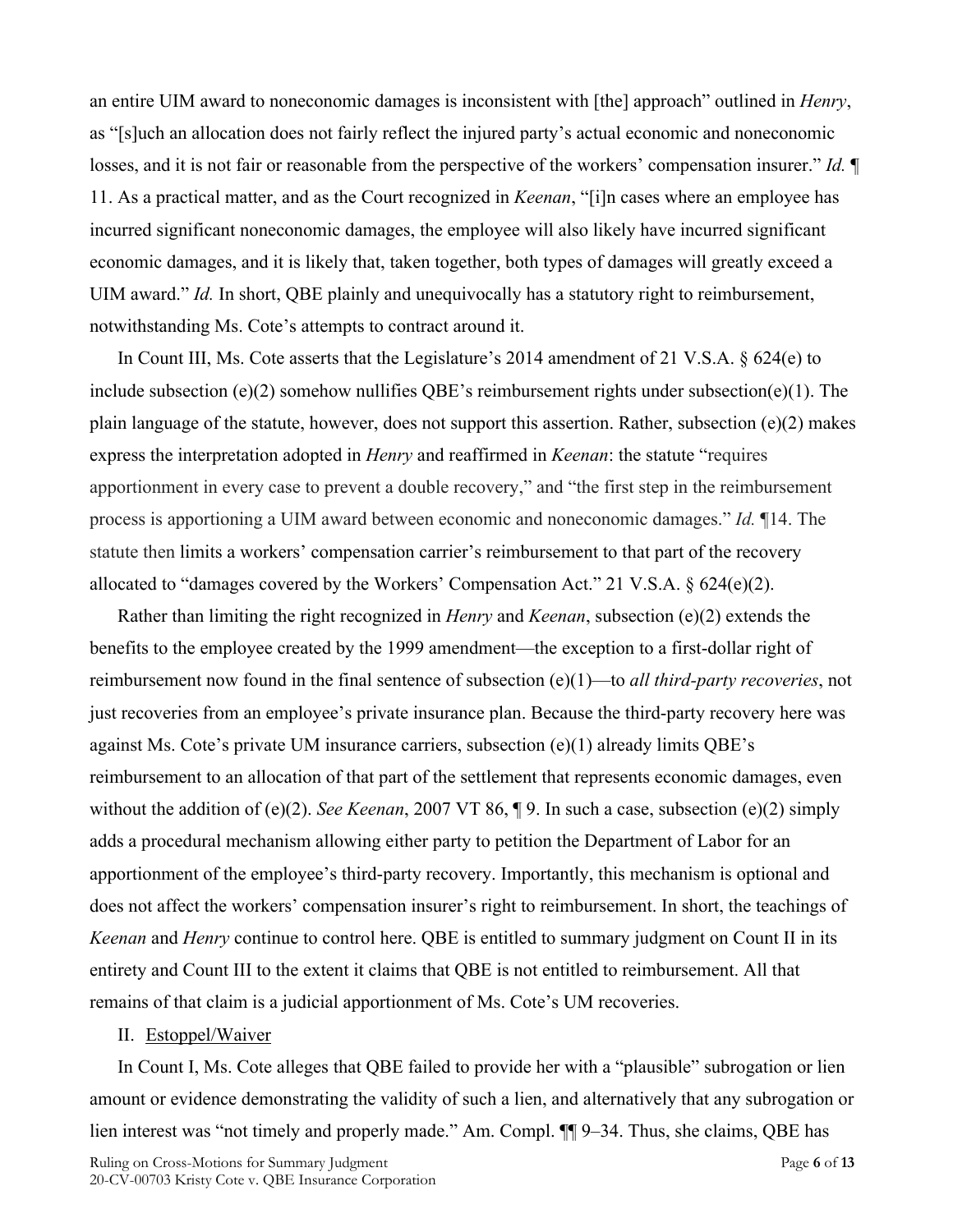waived any such lien interest and is now estopped from asserting that interest against her. The facts, however, fall far short of making out a claim for either waiver or estoppel.

Equitable estoppel, well established in the case law, "precludes a party from asserting rights which otherwise may have existed as against another party who has in good faith changed his or her position in reliance upon earlier representations." *In re Langlois/Novicki Variance Denial*, 2017 VT 76, ¶ 12 (citing *My Sister's Place v. City of Burlington*, 139 Vt. 602, 609 (1981)) (quotations omitted). It is based upon grounds of "public policy, fair dealing, good faith, and justice," and its purpose is "to forbid one to speak against his or her own act, representations or commitments to the injury of one to whom they were directed and who reasonably relied thereon." *Id.* (citing *Dutch Hill Inn, Inc. v. Patten*, 131 Vt. 187, 193 (1973)) (quotations and brackets omitted). "To establish a claim of estoppel, a party must demonstrate that (1) the party to be estopped knew the facts; (2) the party to be estopped intended that its conduct would be acted upon; (3) the party seeking estoppel was 'ignorant of the true facts'; and (4) the party seeking estoppel relied to his or her own detriment upon the conduct of the party to be estopped." *In re Grundstein*, 2018 VT 10, ¶ 26, 206 Vt. 575.

In contrast, a waiver is the "intentional relinquishment or abandonment of a known right, and the act of waiver may be evidenced by express words as well as by conduct." *Lynda Lee Fashions, Inc. v. Sharp Offset Printing, Inc.*, 134 Vt. 167, 170 (1976); *see also Anderson v. Coop. Ins. Companies*, 2006 VT 1, ¶ 10, 179 Vt. 288 ("A waiver is a voluntary relinquishment of a known right, and can be express or implied.") (citation omitted). Our Supreme Court has urged caution in assessing the implied waiver theory, which "blurs the line between the doctrines of waiver and estoppel," and which requires "some act or conduct . . . that was unequivocal in character." *Anderson*, 2006 VT 1, ¶ 11.

Here, the undisputed facts plainly demonstrate that QBE consistently and unequivocally asserted its right to reimbursement from Ms. Cote soon after it learned of her UM settlements. On this record, there is no indication that QBE represented to anyone that it did not have a right to reimbursement, nor is there evidence that it ever intended to waive its reimbursement right or even suggested that it would do so. As noted above, Ms. Cote's attempts to generate a genuine dispute of fact on these issues fall far short of the mark.

In her reply to QBE's opposition to her motion, Ms. Cote highlights her counsel's communication to QBE (just one day before filing suit) that it was his "understand[ing]" that "QBE had waived its claimed lien" because it did not provide "proper verification" of medical payments. Pl.'s Resp. at 8 (filed Apr. 22, 2021). In that communication, Ms. Cote's counsel claimed that the lien amount could not be verified because QBE's medical payment printout did not show particular information nor was it in the specific order that he had requested. *Id.* Even if QBE's printout suffered from these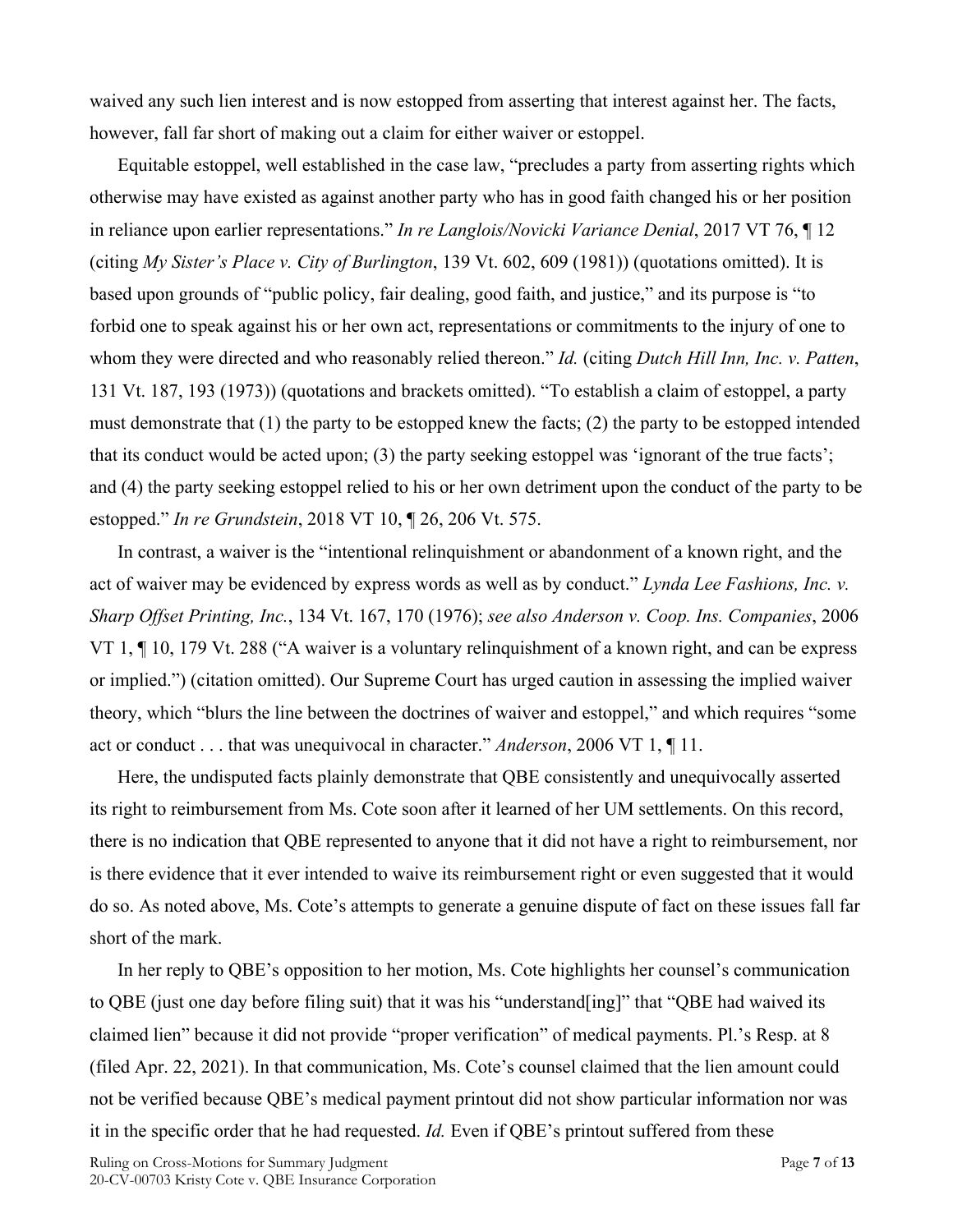inadequacies, however, that would not be evidence of an intentional relinquishment of a known right, and counsel's bold proclamation of a waiver does not make it so. Accordingly, QBE is entitled to summary judgment on Count I.

# III. Breach of Contract

In Count IV, Ms. Cote alleges that QBE breached its worker's compensation insurance contract by failing to "waive its claimed subrogation interest and/or lien, or diminish the same under its contract of insurance." Am. Compl. ¶ 50. Assuming that an employee is a "party" to a workers' compensation policy issued to an employer, as Ms. Cote claims, *see id.* ¶ 49, Ms. Cote articulates no rational basis to explain how QBE might have breached that contract here by failing to waive or lower the amount of its claimed lien. Notably, the workers' compensation policy expresses gives QBE the right to recover payments "from anyone liable for the injury":

# **G. Recovery From Others**

We have your rights, and the rights of persons entitled to the benefits of this insurance, to recover our payments from anyone liable for the injury. You will do everything necessary to protect those rights for us and to help us enforce them.

Insurance Policy, p. 2 of 6 (Ex. A to Havens Aff.). Ms. Cote suggests in her opposition that this provision somehow limits QBE's ability to seek such recovery to subrogation asserted directly against liable third parties only—and not reimbursement from a plaintiff's recovery from a third party. This notion is meritless and, frankly, preposterous. The Texas case cited by QBE, albeit involving an express waiver of a workers' compensation carrier's right to recover from liable third parties, is on point:

> [T]he waiver of a carrier's "right to recover" from the third party . . . includes both a direct recovery from the third party and an indirect recovery from proceeds the third party pays to an injured employee. There is no meaningful difference between the two. Under either scenario, the reimbursement the carrier attains flows from the third party. True, the waiver speaks to the carrier's right to recover from liable third parties, not injured employees. But any settlement the employee receives from the carrier *is* a recovery from a liable third party. Once paid, the money belongs to the employee, but it did not exist before the third party made the payment to dispose of the employee's lawsuit. The waiver's language does not compel us to ignore the source of the proceeds the carrier seeks to capture simply because they flowed through the employee.

*Wausau Underwriters Ins. Co. v. Wedel*, 557 S.W.3d 554, 558 (Tex. 2018) (emphasis in original); *see also Trejo v. Alter Scrap Metal, Inc.*, No. 2:08CV257KS-MTP, 2010 WL 2773397, at \*10 (S.D. Miss. July 13, 2010) (same). Thus, the contract here tracks the statute, and clearly supports QBE's assertion of the right to reimbursement. QBE is entitled to summary judgment on this claim.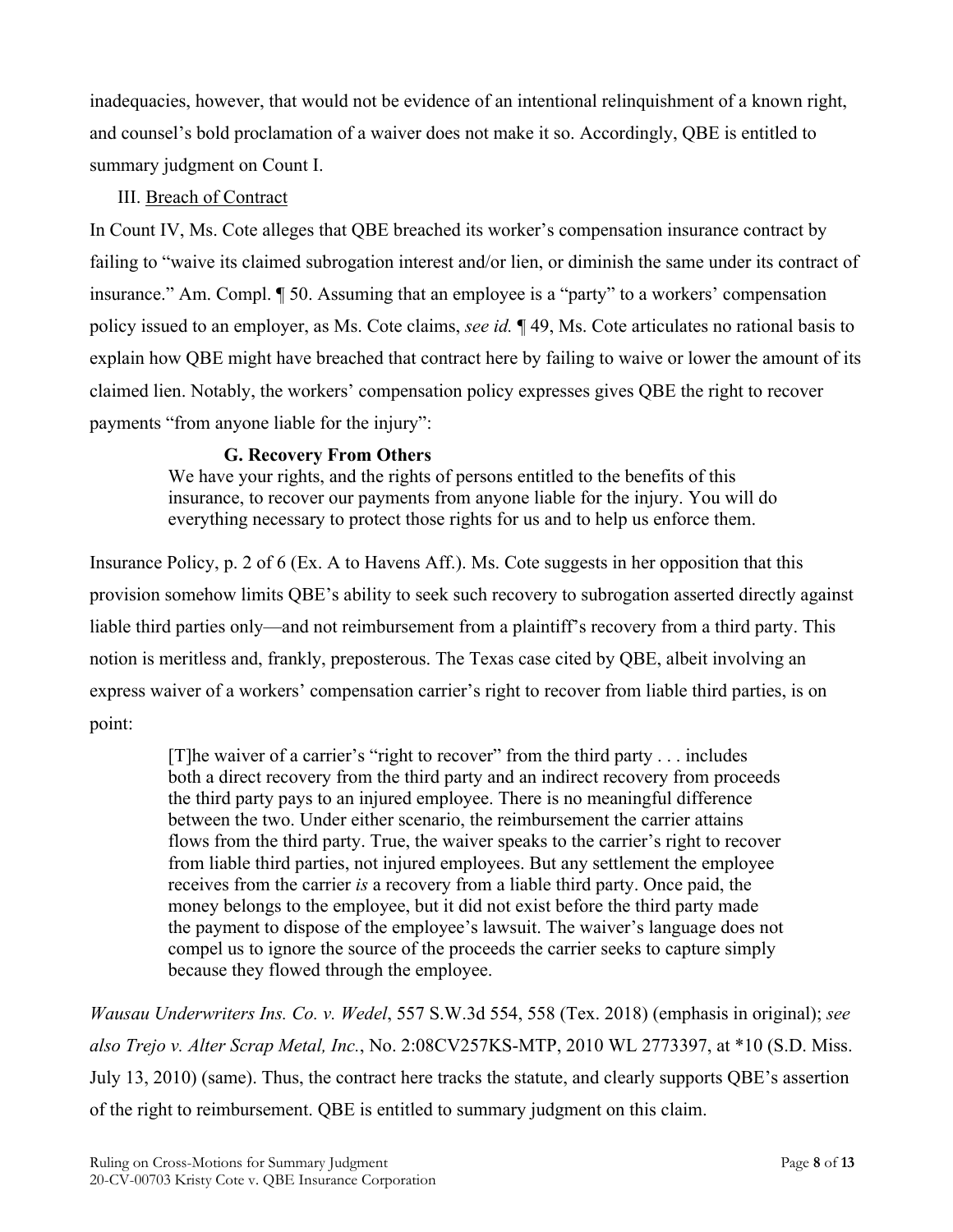#### IV. Breach of Implied Covenant

In Count V, Ms. Cote claims that QBE breached the implied covenant of good faith and fair dealing. She alleges that QBE owed "a duty to construe their contractual obligations fairly and to act on claims in a prompt, fair, and equitable manner consistent with the terms of the contract of insurance." Am. Compl. ¶ 53. She alleges further that QBE violated this duty by "arbitrarily and capriciously fail[ing] and refus[ing] to resolve its claimed subrogation interest and/or lien in a prompt, fair and equitable manner under its contract of insurance." *Id.* ¶ 54. She concludes: "As a result of the aforementioned breach of insurance contract by [] QBE, [she] was damaged." *Id.* ¶ 55. This claim fails as a matter of both fact and law.

It bears observing at the outset that while Ms. Cote captions this count as one for breach of the implied covenant, the conduct she alleges is the same as underlies her breach of contract claim. No claim for breach of the implied covenant of good faith and fair dealing can succeed, however, when it is based on the same conduct as a breach of contract claim. *Tanzer v. MyWebGrocer, Inc.*, 2018 VT 124, ¶ 33, 209 Vt. 244. Thus, this observation alone is fatal.

Even could Ms. Cote surmount this hurdle, she has failed to come forward with evidence sufficient to support a claim for breach of the implied covenant. "An underlying principle implied in every contract is that each party promises not to do anything to undermine or destroy the other's rights to receive the benefits of the agreement." *Carmichael v. Adirondack Bottled Gas Corp. of Vermont*, 161 Vt. 200, 208 (1993). While the Supreme Court has not yet had an opportunity to apply these teachings in the context of a dispute over rights and obligations under 21 V.S.A. § 624(e), its teachings in the first party bad faith context are instructive. To establish a bad faith claim, "a plaintiff must show that (1) the insurance company had no reasonable basis to deny benefits of the policy, and (2) the company knew or recklessly disregarded the fact that no reasonable basis existed for denying the claim." *Bushey v. Allstate Ins. Co.*, 164 Vt. 399, 402 (1995). An insurance company may challenge claims that are "fairly debatable" and "will be found liable only where it has intentionally denied (or failed to process or pay) a claim without a reasonable basis." *Id*. (quotations omitted). Thus, recovery is limited to instances where an insurer "not only errs in denying coverage but does so unreasonably." *Id*. Here, of course, as discussed above, QBE plainly had a reasonable basis to seek reimbursement. It did not act in bad faith by seeking to enforce its statutory lien. *See Davis v. Liberty Mut. Ins. Co.*, 19 F. Supp. 2d 193, 203 (D. Vt. 1998), *aff'd*, 267 F.3d 124 (2d Cir. 2001) (holding that workers' compensation carrier did not act in bad faith by asserting lien interests under 21 V.S.A. § 624(e)).

In opposing QBE's cross-motion for partial summary judgment, Ms. Cote asserts that QBE also acted in bad faith by "not promptly providing information[,] documents, and law . . . to show the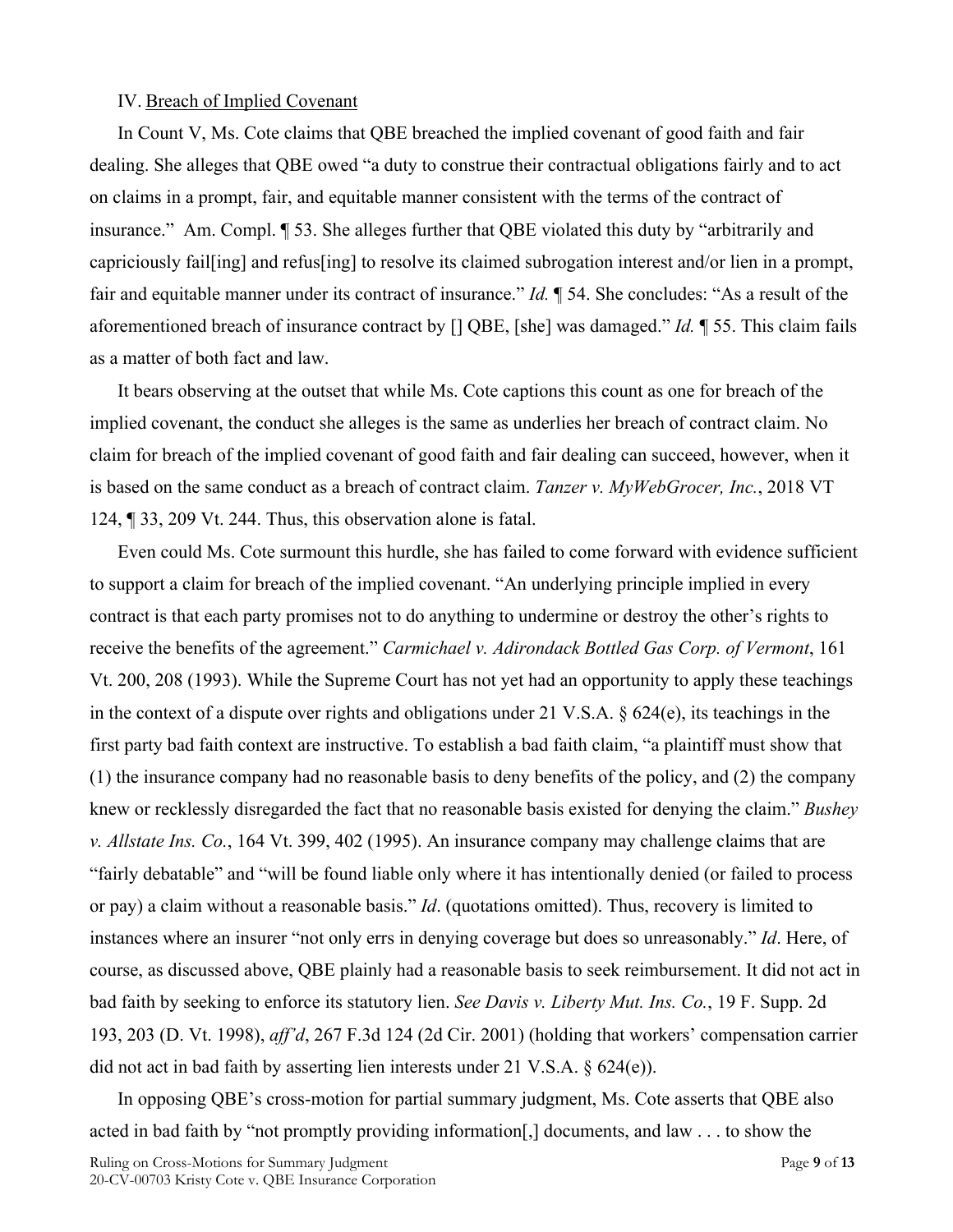validity of the amount of its claimed lien," by "providing false and misleading information in its medical spreadsheets to claim an unwarranted . . . lien," and by not reducing its claimed lien amount by its share of recovery costs. Pl.'s Opp'n at 15–16. The undisputed material facts, however, amply demonstrate that QBE regularly asserted its position that it was entitled to reimbursement from Ms. Cote's UM settlements, provided documentation to Ms. Cote or her counsel showing its payments to her, and clarified that the lien amount would be reduced by recovery costs. *See* Aff. of Krystn Perettine and accompanying exhibits. Moreover, QBE's communications with and representations to Ms. Cote's counsel appropriately tracked the legal procedure established by 21 V.S.A. § 624(e). *See id.* Ms. Cote's quibbling with the precise language of Attorney Perettine's emails does not suffice to establish a genuine dispute of fact in this regard. Any disputes or discrepancies as to specific amounts detailed in QBE's payment logs similarly fail to establish bad faith; rather, these can be addressed as part of the judicial allocation process.

Ms. Cote further suggests that QBE acted in bad faith by "set[ting] forth its lien" for \$400,000. Pl.'s Opp'n at 18. The undisputed facts do not support this contention. Rather, QBE informed Ms. Cote that the amount of workers' compensation benefits it had paid had risen over \$400,000, and that it would accept \$400,000 to settle the lien. Perettine Aff. ¶¶ 6–7 and attached Ex. B and C. The facts similarly do not support Ms. Cote's contention that QBE also acted in bad faith by claiming a lien in the "full gross amount" of her UM recovery—\$1.05 million. *See* Pl.'s Opp'n at 21. Again, QBE plainly informed Ms. Cote that it was entitled to an allocation from her UM settlements that represented economic damages, less costs of recovery. Perettine Aff. ¶¶ 6–7 and attached Ex. B and C. Moreover, when asked point-blank by Ms. Cote's counsel "what claimed lien amount do you have?" QBE's counsel responded that, as of April 10, 2020, QBE "had paid \$382,391.58 in wages and medicals." Perettine Aff. ¶ 16 and attached Ex. K. The summary judgment record does not support Ms. Cote's assertion that QBE claimed a lien against the full gross amount of her UM recovery. In short, Ms. Cote has failed to come forward with evidence to support her bad faith claim. QBE is entitled to summary judgment on this claim.

### V. Fraud

In Count VI, Ms. Cote claims that QBE is liable for fraud because it delivered documents to her concerning medical payments made on her behalf, and that these documents "provided false information." Am. Compl. ¶59. This claim fails as a matter of law for the simple and obvious reason that Ms. Cote has not pled fraud with particularity as required by V.R.C.P. 9(b). "Rule 9(b) requires that plaintiffs identify the particular statements or acts by particular defendants that they claim were fraudulent." *Sutton v. Vermont Reg'l Ctr.*, 2019 VT 71A, ¶ 73, 212 Vt. 612; *see also Cheever v. Albro*,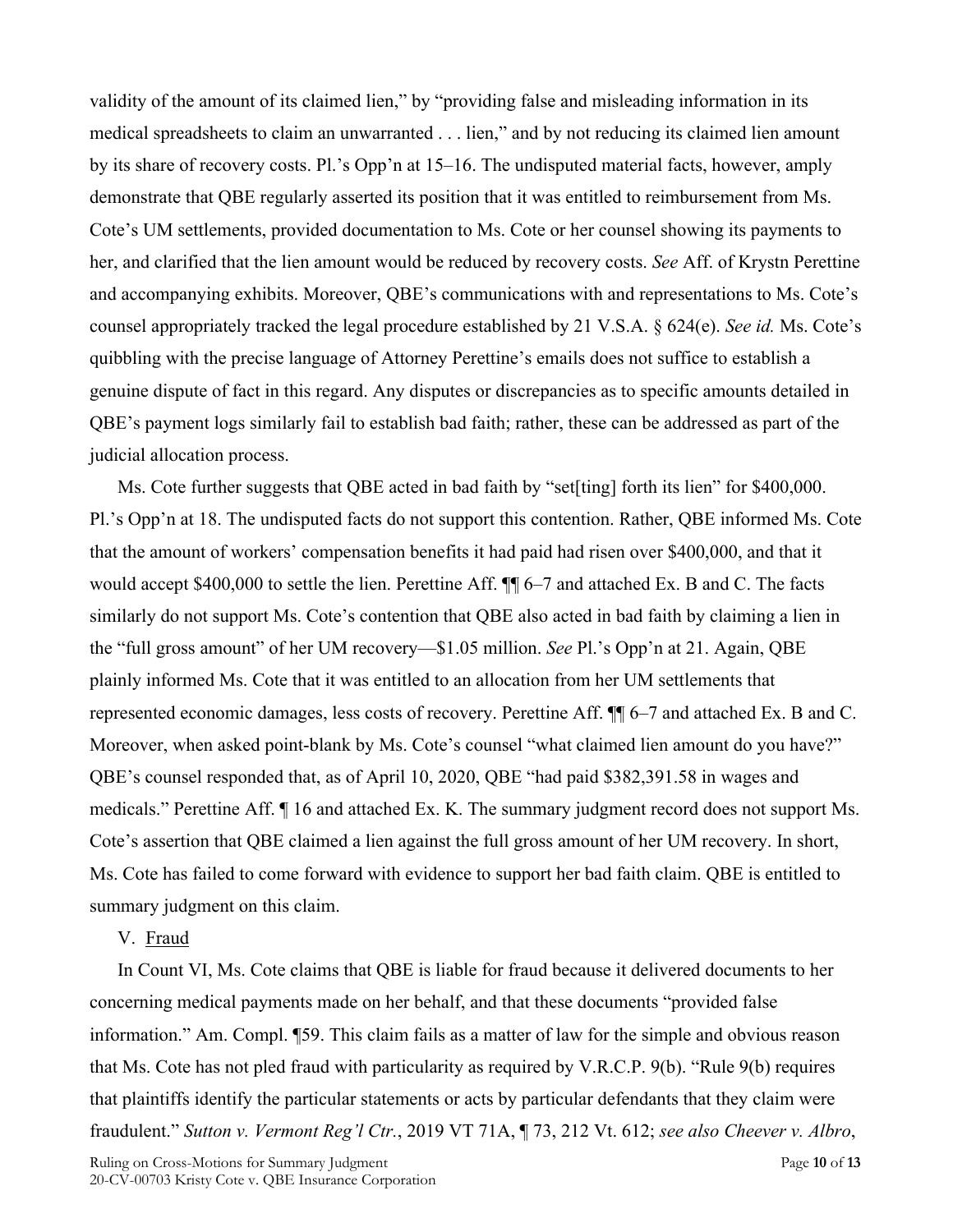138 Vt. 566, 570 (1980) (Rule 9(b) requires "that all of the elements [of fraud] be specifically pled"); *Standard Packaging Corp. v. Julian Goodrich Architects, Inc.*, 136 Vt. 376, 381 (1978) ("Fraud must be stated 'with particularity,' and it must consist of some affirmative act, or of concealment of facts by one with knowledge and a duty to disclose.") (citation omitted); *Silva v. Stevens*, 156 Vt. 94, 105 (1991) ("The rule requires that the facts and circumstances sufficient to satisfy all of the elements of fraud be specifically pled."). Plainly, Ms. Cote's allegation that QBE delivered documents regarding medical payments that "provided false information" comes nowhere close to meeting this standard.

Even had Ms. Cote pled fraud with particularity, she has failed on this summary judgment record to demonstrate the requisite elements. "To maintain a cause of action for fraud, [a] plaintiff must demonstrate five elements: (1) intentional misrepresentation of a material fact; (2) that was known to be false when made; (3) that was not open to the defrauded party's knowledge; (4) that the defrauded party act<sup>[ed]</sup> in reliance on that fact; and (5) is thereby harmed." *Felis v. Downs Rachlin Martin PLLC*, 2015 VT 129, ¶ 13, 200 Vt. 465 (quotation omitted). Fraud must be proved by clear and convincing evidence. *Kneebinding, Inc. v. Howell*, 2018 VT 101, ¶ 141, 208 Vt. 578. Significantly, it is undisputed that soon after receiving the medical payment logs, Ms. Cote raised her concerns about their accuracy to QBE. *See* Pl.'s Statement of Disputed Facts ¶¶ 19–20. Thus, she cannot show that the alleged fraud was not open to her knowledge. See *Felis*, 2015 VT 129, ¶ 14 (fraud complaint failed where facts demonstrated that plaintiff knew of defendant's allegedly fraudulent "fee building" and discovery practices early on). Moreover, exactly half an hour after she expressed these concerns to QBE, QBE responded: "I am happy to review those entries if you would like to point them out." Ex. J to Perettine Aff. (filed Apr. 5, 2021). Such an offer to address Ms. Cote's concerns about accuracy undermines any claim of deceptive intent.

There is also no evidence of detrimental reliance. Again, Ms. Cote asserted that the documents were false soon after receiving them. Moreover, while Ms. Cote alleged that QBE provided "false" information to "influence" her to "make an unfair, unjust[,] and inequitable . . . settlement" and "extort an unfair resolution" of the workers' compensation claim, Am. Comp. ¶¶ 61–62, the parties never actually settled the lien. This, in turn, raises the question of how Ms. Cote could have possibly "suffer[ed] damages" from a nonexistent resolution to the workers' compensation claim. *See id.* ¶ 62.

In opposing summary judgment, Ms. Cote now contends that she was harmed by being unable to access money in her counsel's IOLTA account. Pl.'s Opp'n at 20, 29–30. In essence, she claims that "false" information provided by QBE caused her to place more money in the IOLTA account than was necessary. Notably, however, the purported discrepancy she highlights is about \$3,000, a nominal sum compared to the hundreds of thousands of dollars paid in total. *See* Martin Aff. ¶¶ 4–5 and attached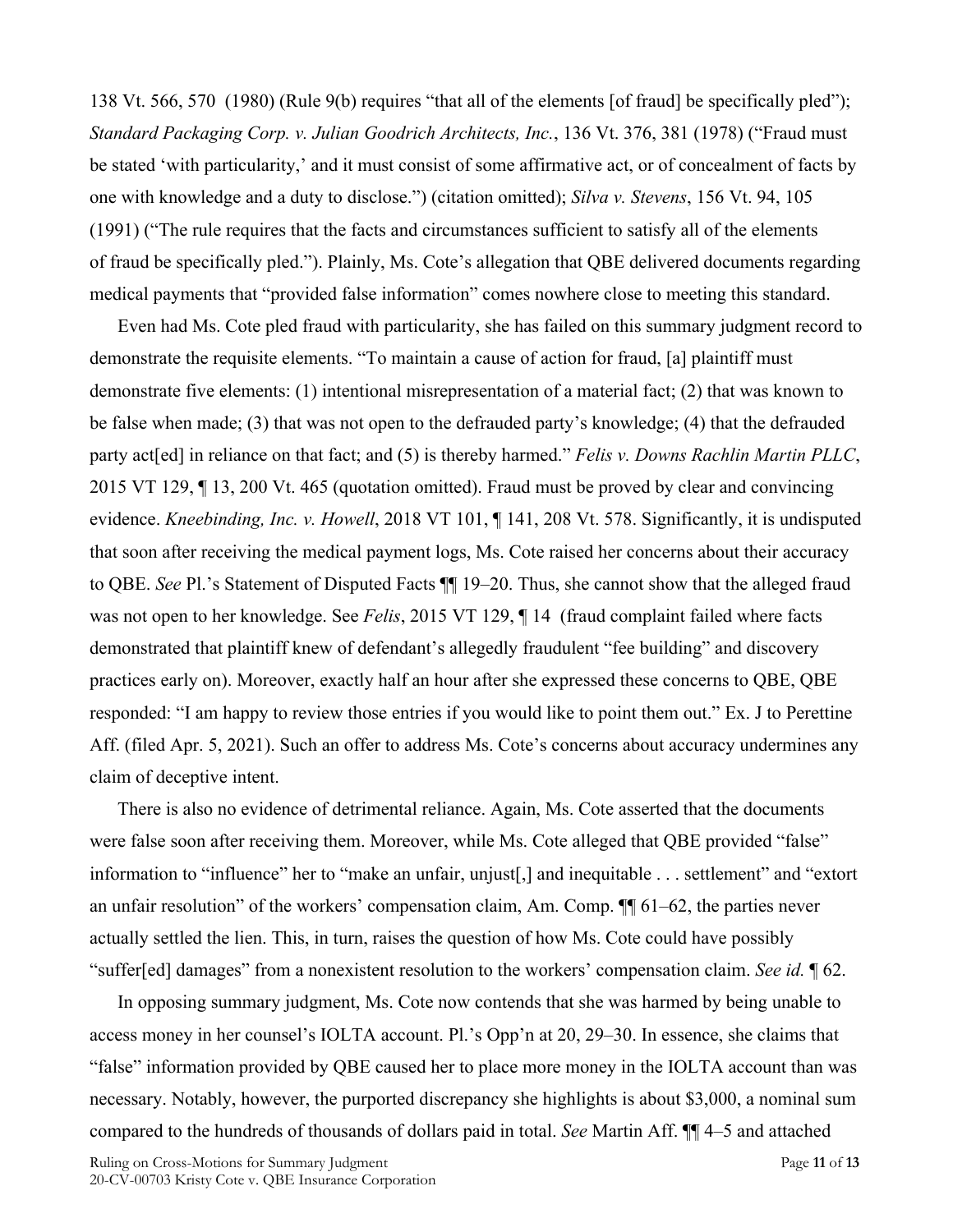Exs. 16 and 17 (filed Apr. 22, 2021). In any event, it appears QBE did not, in fact, provide false information in its payment ledgers. The discrepancies are instead apparently explained by the fact that third party intermediaries facilitated payment to medical providers in certain cases. *See* QBE's Sur-Reply at 2–3; Tayrien Aff. ¶¶ 4–12. Any such discrepancies can be explored further, if necessary, during the judicial allocation process. Ms. Cote's fraud claim fails.

Ms. Cote now also argues that QBE is liable for "constructive fraud" if not "actual fraud." Pl.'s Opp'n at 28. This shift to a constructive fraud theory, however, does not save her fraud claim. "Where there is no intent to mislead or defraud, *but the other elements of fraud are met*, we have held that a seller may be liable for constructive fraud. Actual fraud is deceitful misrepresentation or concealment with evil intent, while constructive fraud is wrongdoing without bad faith." *Sugarline Assocs. v. Alpen Assocs.*, 155 Vt. 437, 444 (1990) (citing *Proctor Trust Co. v. Upper Valley Press, Inc.,* 137 Vt. 346, 354 (1979)) (quotations omitted) (emphasis added). Even taking intent out of the picture, Ms. Cote presents no competent evidence in support of the other elements of fraud—as discussed above sufficient to survive summary judgment; nor has she pled constructive fraud with particularity. *See Sutton v. Vermont Reg'l Ctr.*, 2019 VT 71A, ¶ 73, 212 Vt. 612 ("Rule 9(b) requires that '[i]n all averments of fraud or mistake, the circumstances constituting fraud or mistake shall be stated with particularity.' ") (quoting V.R.C.P. 9(b)).

Moreover, as QBE correctly observes, while the Amended Complaint seeks damages for fraud, "[c]onstructive fraud is an equitable claim that typically has not afforded relief in the form of monetary damages." *Hardwick-Morrison Co. v. Albertsson*, 158 Vt. 145, 150 (1992); *but see* Retail Pipeline, LLC v. Blue Yonder Grp., Inc., No. 2:17-CV-00067, 2021 WL 3891648, at \*15 (D. Vt. Aug. 31, 2021) (noting that "the Vermont Supreme Court has not adopted a per se rule."). Further, Ms. Cote and QBE do not share the kind of "confidential relationship" that many courts around the country have held is required to support a constructive fraud claim. *See Murphy v. Patriot Ins. Co.*, 2014 VT 96, ¶ 13, 197 Vt. 438 ("the relationship between insurer and insured is fundamentally contractual"); *Lauzon v. State Farm Mut. Auto. Ins. Co.*, 164 Vt. 620, 622 (1995) ("An insurer owes no fiduciary duty to its insured in a claim arising under an uninsured motorist provision."); *Am. Driver Serv., Inc. v. Truck Ins. Exch.*, 10 Neb. App. 318, 325–27 (2001) ("other jurisdictions which have addressed the issue have rejected the contention that an insurer, as a contracting party, constitutes a 'fiduciary' with respect to the insured," including in the workers' compensation process) (collecting cases); *Maryland Env't Tr. v. Gaynor*, 370 Md. 89, 99 (2002) (failure to show constructive fraud claim where "[t]here was no fiduciary or confidential relationship existing between" the parties).. Thus, Ms. Cote's newly conceived constructive fraud claim fails along with her more conventional claim.